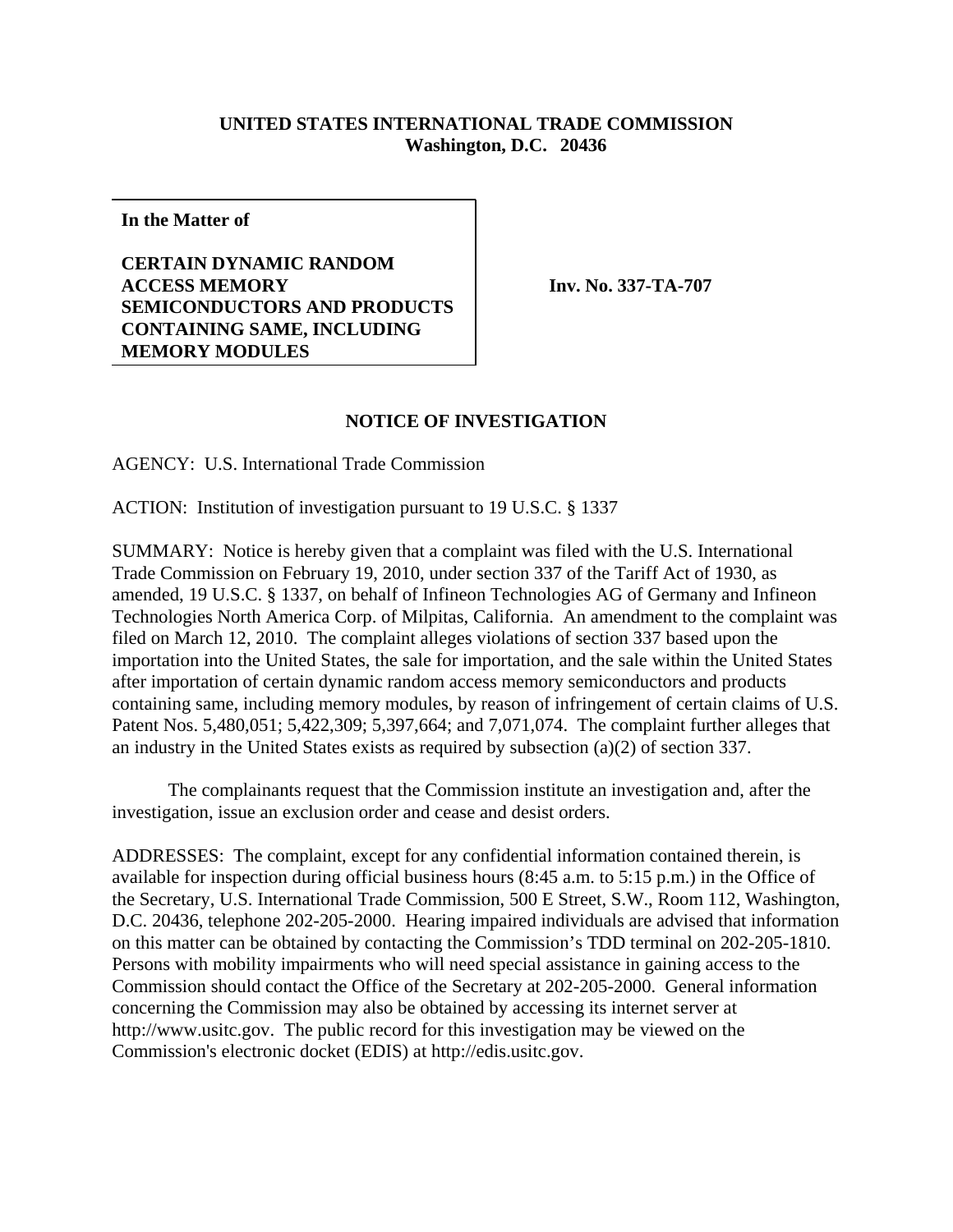FOR FURTHER INFORMATION CONTACT: Juan S. Cockburn, Esq., Office of Unfair Import Investigations, U.S. International Trade Commission, telephone (202) 205-2572.

AUTHORITY: The authority for institution of this investigation is contained in section 337 of the Tariff Act of 1930, as amended, and in section 210.10 of the Commission's Rules of Practice and Procedure, 19 C.F.R. § 210.10 (2009).

SCOPE OF INVESTIGATION: Having considered the complaint, the U.S. International Trade Commission, on March 18, 2010, ORDERED THAT –

(1) Pursuant to subsection (b) of section 337 of the Tariff Act of 1930, as amended, an investigation be instituted to determine whether there is a violation of subsection  $(a)(1)(B)$  of section 337 in the importation into the United States, the sale for importation, or the sale within the United States after importation of certain dynamic random access memory semiconductors or products containing the same, including memory modules that infringe one or more of claims 1- 16 of U.S. Patent No. 5,480,051; claims 1-19 of U.S. Patent No. 5,422,309; claims 6-9 and 11 of U.S. Patent No. 5,397,664; and claims 1-20 of U.S. Patent No. 7,071,074, and whether an industry in the United States exists as required by subsection (a)(2) of section 337;

(2) For the purpose of the investigation so instituted, the following are hereby named as parties upon which this notice of investigation shall be served:

(a) The complainants are:

Infineon Technologies AG Am Campeon 1-12 D-85579 Neubiberg Germany

Infineon Technologies North America Corp. 640 N. McCarthy Blvd. Milpitas, CA 95035

(b) The respondents are the following entities alleged to be in violation of section 337, and are the parties upon which the complaint is to be served:

> Elpida Memory Inc. Sumitomo Seimei Yaesu Bldg. 3F 2-1 Yaesu 2-chome, Chuo-ku, Tokyo Japan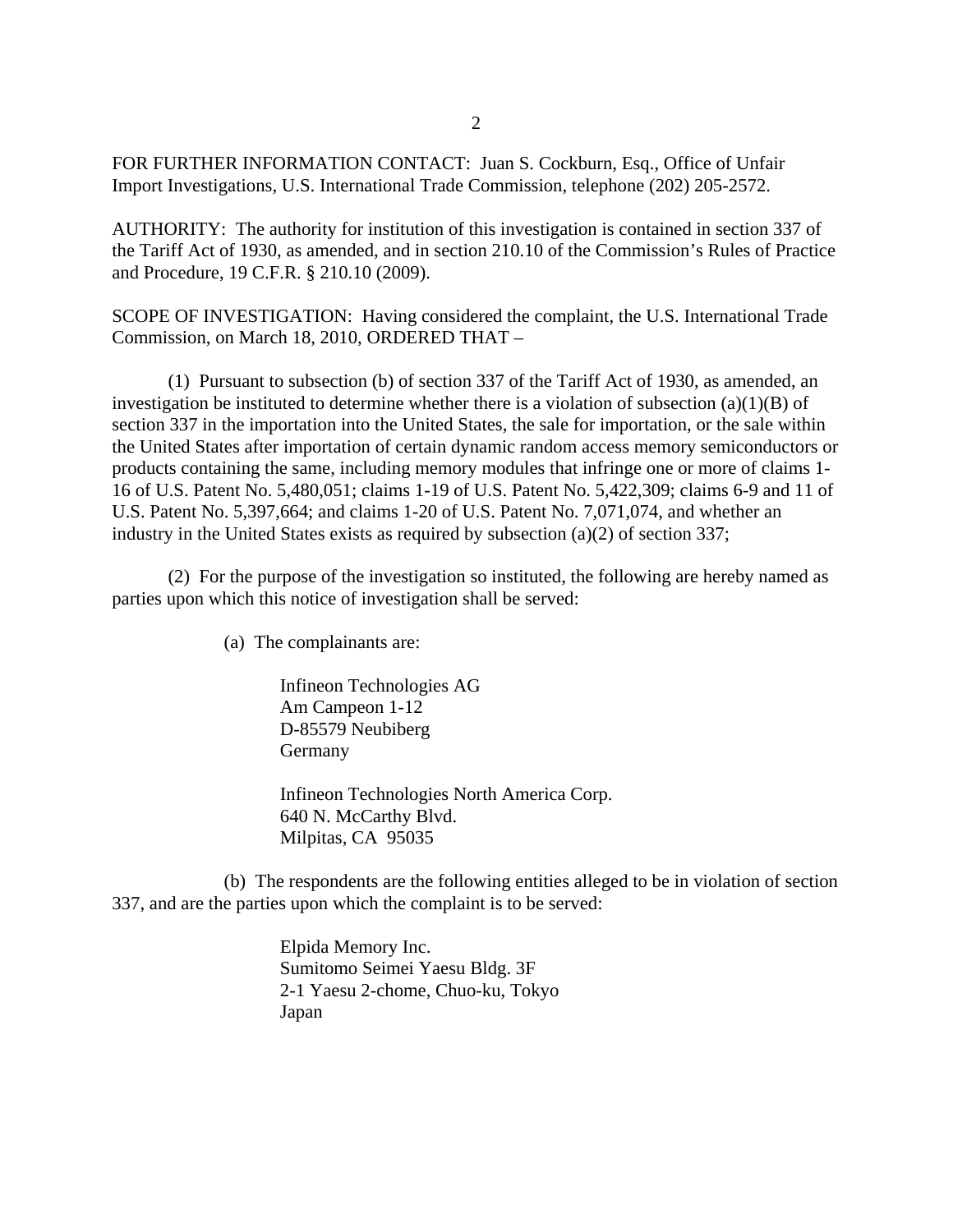Elpida Memory (USA) Inc. 1175 Sonora Ct. Sunnyvale, CA 94086

Rexchip Electronics Corporation No. 429-1, Sanfong Rd., Houli Township, Taichung County, Central Taiwan Science Park, Taiwan

Kingston Technology Company Inc. 17600 Newhope Street Fountain Valley, CA 92708

Kingston Technology (Shanghai) Co. Ltd. No. 1, Yinglun Road, Pudong New District, Shanghai, Shanghai 200131 China

Kingston Technology Far East Co. Ltd. No. 1-5, Li-Hsin Road, I, Science Based Industrial Park, Hsin-Chu Taiwan

Kingston Technology Far East (M) Sdn. Bhd. Plot 111-B Bayan Lepas Industrial Park Lebuhraya Kampung Jawa, Bayan Lepas Penang 11900 Malaysia

Payton Technology Corp. 17665 Newhope St., Ste B Fountain Valley, CA 92708

A-Data Technology Co., Ltd. 18F., No. 258, Lian Cheng Rd. Chung Ho City, 235 Taipei Taiwan

A-Data Technology (USA) Co. Ltd. 17101 Gale Ave. Hacienda Height, CA 91745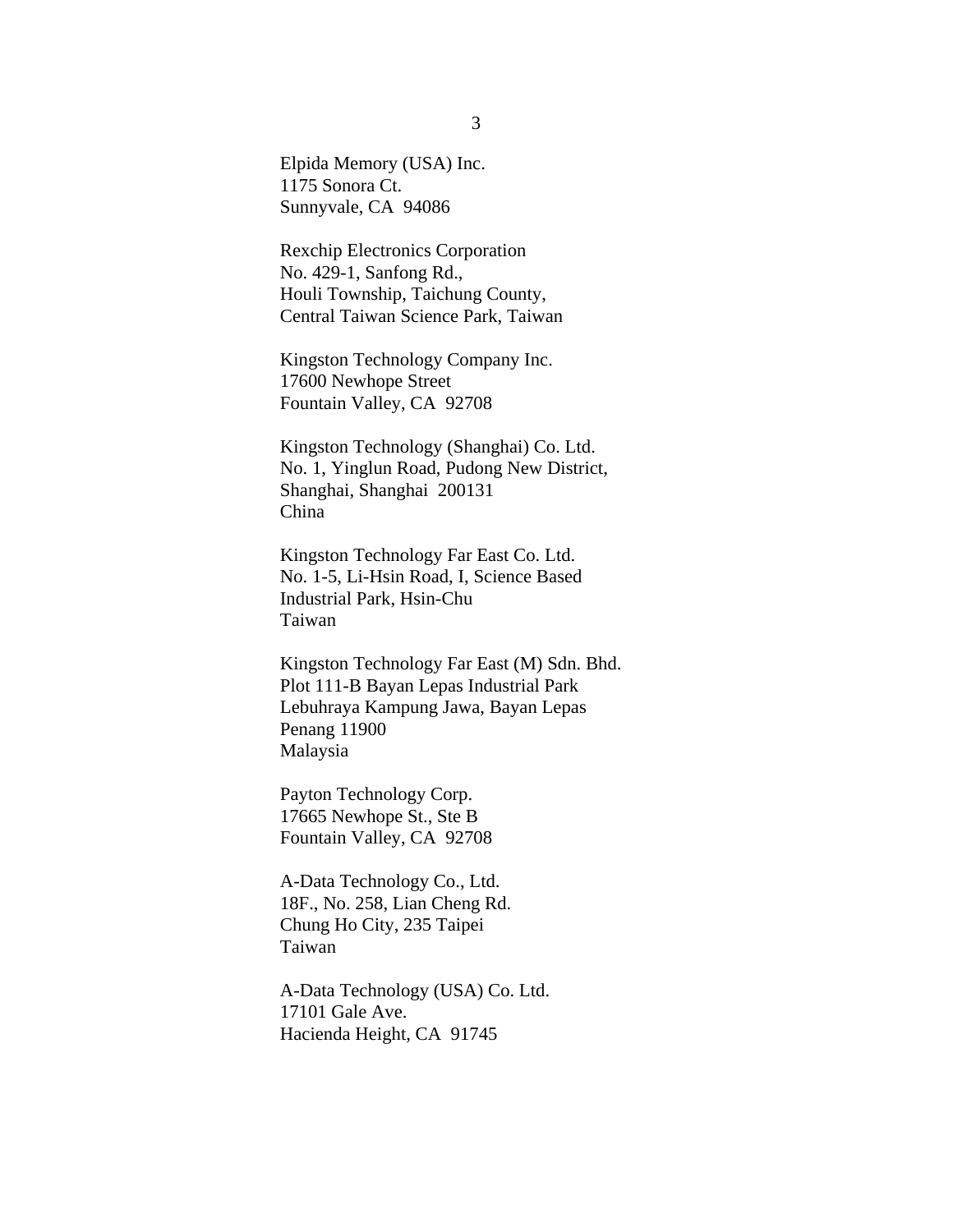Apacer Technology, Inc. 4F, 75, Sec. 1, Xintai  $5<sup>th</sup>$  Rd. Xizhi City, 221 Taipei County Taiwan

Apacer Memory America Inc. 386 Fairview Way, Suite 102 Milpitas, CA 95035

Buffalo Inc. 15, Shibata hondori 4-chome Minami-ku Nagoya, 457-8520 Japan

Buffalo Technology (USA), Inc. 11100 Metric Boulevard, Suite 750 Austin, TX 78758

Corsair Memory 46221 Landing Parkway Fremont, CA 94538

Corsair Memory (Taiwan) A-1, 5<sup>th</sup> Floor, 5 Hangsiang Road Dayuan Township Tao Yuan County 33747 Taiwan

Mushkin Inc. 317 Inverness Way South Suite 130 Englewood, CO 80112

Mushkin APAC B-13-9, Megan Avenue II No. 12, Jalan Yap Kwan Seng 50450 Kuala Lumpur Malaysia